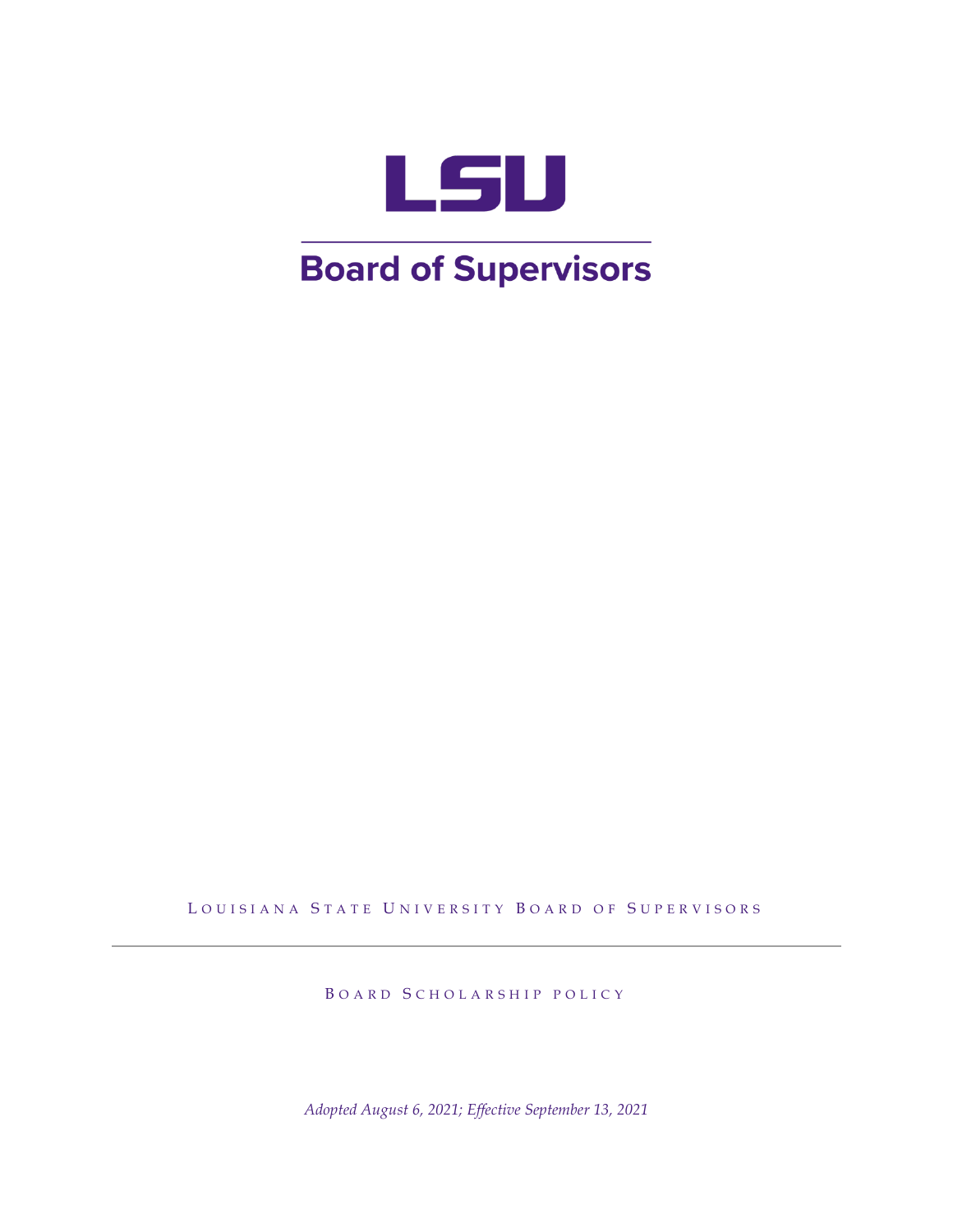*The Board of Supervisors Scholarship Program Policy is authorized by Article IV of the Rules of the LSU Board of Supervisors. This document reflects the rules adopted by the Board on August 6, 2021, and is provided for the convenience of applicants and interested parties. The Board Rules are the authorizing document and all determinations and reviews should be based on the Rules and not this document.*

### **Section 1. Purpose and Mission**

The purpose of the LSU Board of Supervisors Scholarship program is to recognize and support students attending LSU entities who by their educational pursuits contribute positively to Louisiana's and society's prosperity and well-being.

The scholarship program's mission is to financially assist LSU degree-seeking individuals in achieving academic and career success by providing annual tuition-based scholarships in consideration of a student's academic potential, individual achievement or personal circumstances.

## **Section 2. General Program Guidelines**

- A. Scholarships will be awarded in consideration of academic potential, individual achievement or personal circumstances.
- B. This policy permits Supervisors and other specified individuals to award a certain number of scholarships, and may be awarded by academic year or academic term (fall, spring, and summer), but shall not apply to intersession terms. No more than the allotted amount may be active during any academic term.
- C. Normally students may receive only one tuition exemption scholarship from sources within LSU, which includes exemptions used for non-resident fees as allowed otherwise by this policy.
- D. Students who are eligible for a Taylor Opportunity Program for Students (TOPS) award may also be awarded a Board of Supervisors scholarship only in the event a TOPS Opportunity award does not cover the full cost of tuition in any given semester. If awarded, the Board of Supervisors Scholarship may only be used in conjunction with, not in lieu of, a TOPS award to cover the full cost of tuition.
- E. The Student Member of the Board of Supervisors, who is elected by the Council of Student Government Presidents, is encouraged to award at least one scholarship at each degree granting LSU campus.

## **Section 3. Application and Selection Procedures**

- A. To apply for a Board of Supervisors Scholarship, students should complete the application form available through the LSU Board of Supervisors' website .
- B. Students must also submit a personal statement with the application form. Personal statements are essays no greater than 750 words. A successful personal statement should allow the scholarship donor to have an inside glimpse of the applicant's life experiences and accomplishments. The personal statement assists Supervisors in understanding the student's personal circumstances, core interests, skills and values.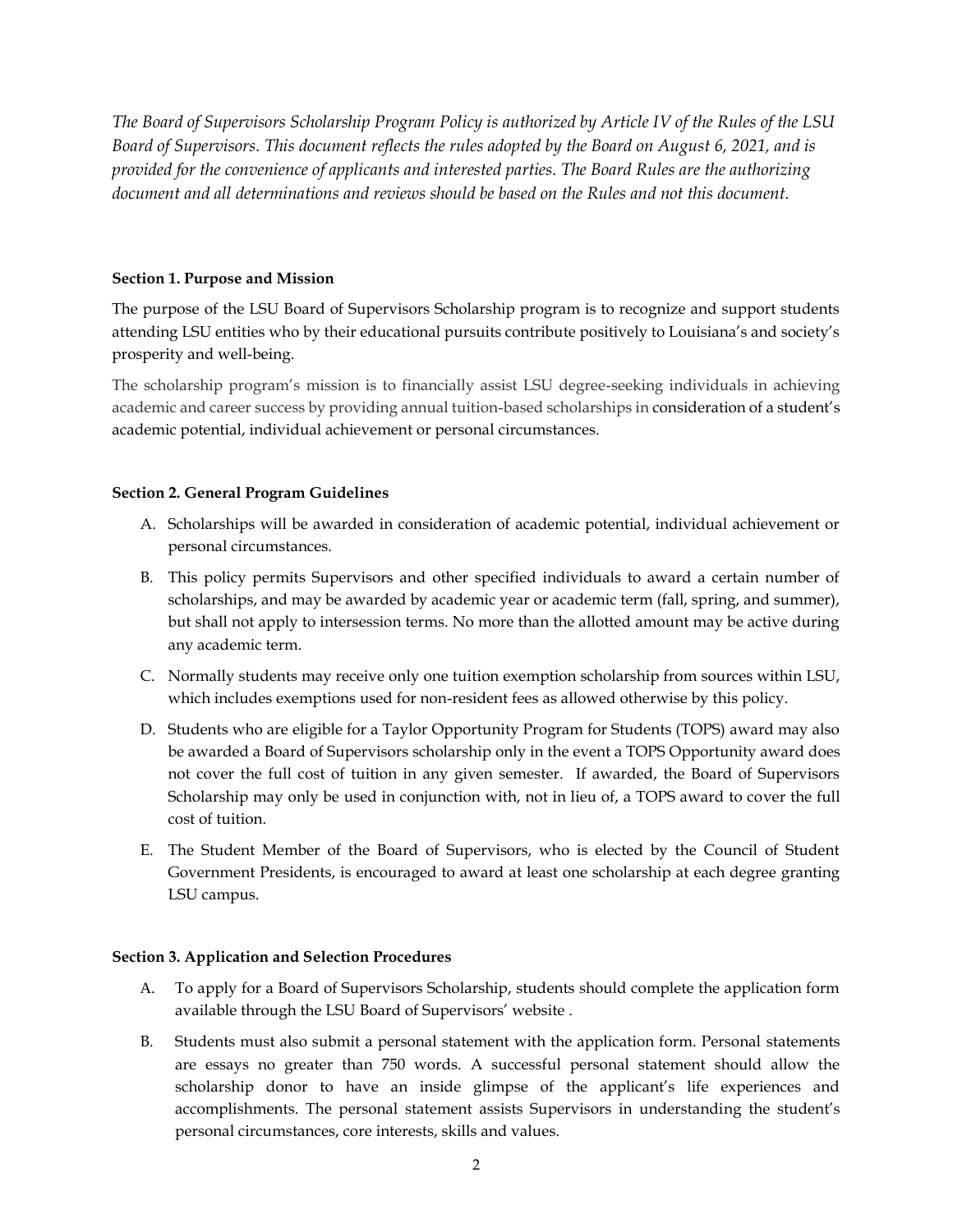- C. All completed application forms, including the personal statement, should be submitted via a process specified on the application or application portal through which all applications must be submitted. Once the application is submitted, the Board staff will work with the respective campus administration to verify information and eligibility.
- D. The Board staff shall publicly specify a preferred date for application submission, and the specified time shall be no less than 60 days prior than the start of the academic terms for which a scholarship is expected to be awarded.
- E. Supervisors are encouraged to work with the President and Chancellors in identifying qualified scholarship recipients.
- F. It shall be the responsibility of the Board staff to notify the appropriate Supervisor when students fail to meet the eligibility requirements of the scholarship program. It shall be the responsibility of the respective institution's admissions and financial aid staffs to determine if a student nominated to receive the scholarship meets the minimum qualifications set forth in this policy.

## **Section 4. Scholarship Awards**

Each Supervisors and the President of LSU shall be authorized to award 15 scholarships. These scholarships are tuition exemptions, and two (2) of the 15 scholarships may be converted to exemptions of the nonresident fee assessed to qualified undergraduate students. Graduate and professional students are not eligible for non-resident exemptions.

Any person holding the title of President Emeritus shall be authorized to award five (5) tuition exemption scholarships each academic year valued at the cost of resident tuition.

## **Section 5. Qualifications and Eligibility**

The Board of Supervisors Scholarship Program is available to both full-time and part-time students who are registered and enrolled in the undergraduate, graduate, and professional programs (with some exceptions) offered by the various LSU campuses and who meet the qualifications listed below:

- A. Qualifications
	- 1. Freshman

An undergraduate student, known as an "entering freshman", must have been officially admitted to the University.

An undergraduate who has completed at least one semester but who is still classified as a freshmen, known as a "continuing freshman", must earn a cumulative (overall) grade-point average of at least a 2.3 on all work taken during this classification to maintain their scholarships.

2. Upperclassman

Students classified as sophomores, juniors, and seniors must earn a cumulative grade-point average of at least 2.5 to receive and maintain a Board of Supervisors Scholarship.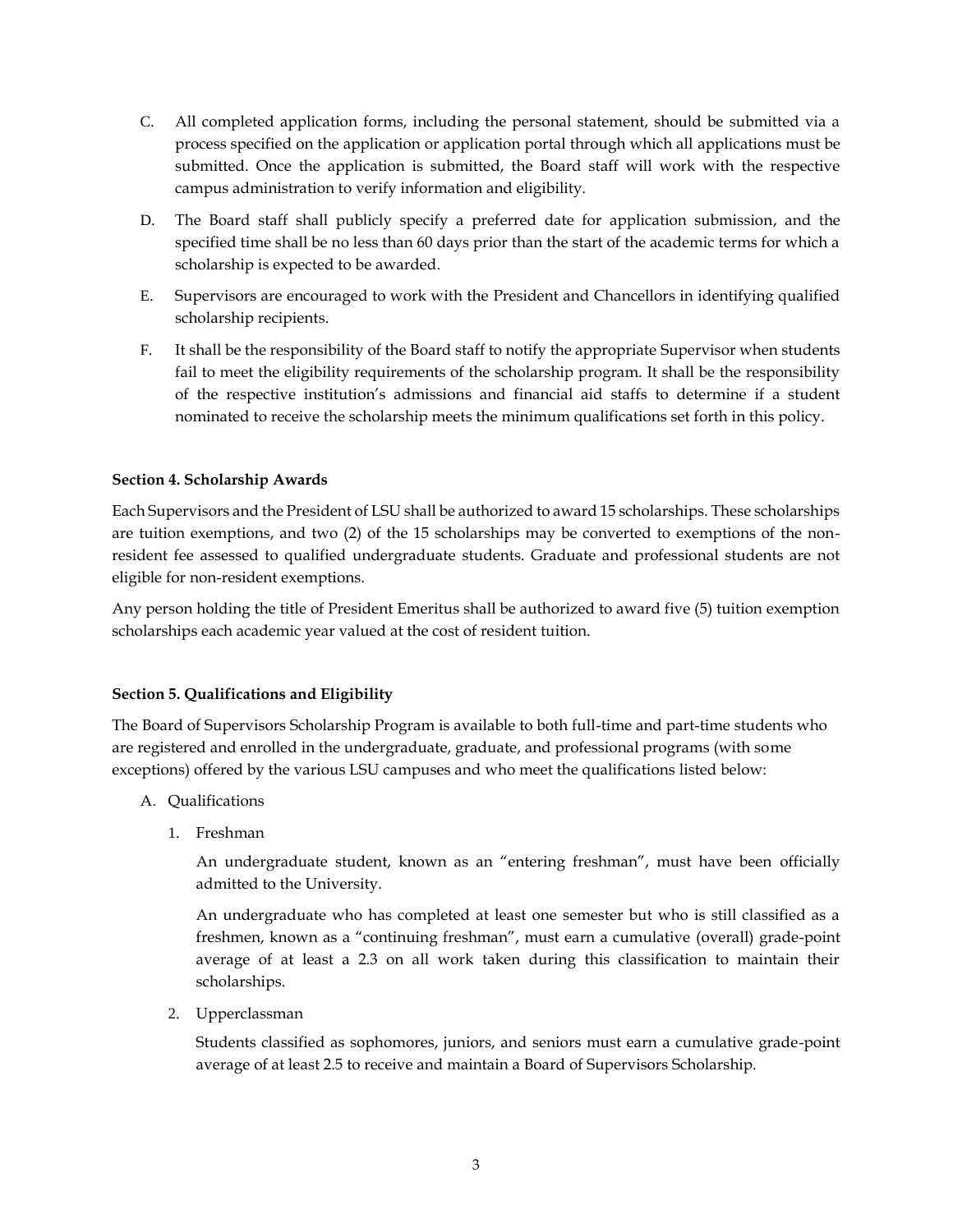Upperclassmen with a cumulative grade point average which is greater than or equal to 2.3, but less than a 2.5 may be considered for a scholarship provided that they meet all of the following criteria:

- a. They have earned at least a 3.0 grade point average, while enrolled for a minimum of 12 hours, for the full semester immediately preceding the award of the scholarship.
- b. They are making satisfactory academic progress towards a degree.
- c. They maintain a 3.0 semester average until their cumulative grade point average reaches the required 2.5 grade point average for upperclassmen.
- 3. Professional and Graduate Students

Students attending graduate or professional school at the various campuses must receive unconditional admission in order to qualify for a Board Scholarship.

Retention of the scholarship shall be based on students maintaining "good standing" with their respective academic programs.

B. Ineligible Prohibited Recipients

The following persons and members of their immediate family are prohibited from receiving **Scholarships** 

- 1. Supervisors, unless specified otherwise in this policy.
- 2. U.S. Senators
- 3. U.S. Representatives
- 4. Members of the Louisiana Legislature
- 5. Statewide Elected Officials

#### **Section 6. Student Board Member**

The student Board member of the LSU Board of Supervisors is granted a Board Scholarship during the time they serve on the Board until completion of the program in which they were enrolled when they were elected to the Board of Supervisors.

If the student Supervisor does not utilize the scholarship during their term on the Board, they may be awarded a scholarship for one year for a subsequent program within two years of the completion of their service on the Board for a maximum of two years. Students must comply with all of the requirements of the Board of Supervisors scholarship policy in order to earn and maintain the scholarship.

#### **Section 7. Terms**

Undergraduate students may receive a Board Scholarship for a maximum of eight regular semesters and four summer terms.

Professional and graduate students may receive a Board Scholarship for the number of academic years that are considered normal academic progress toward receiving a degree.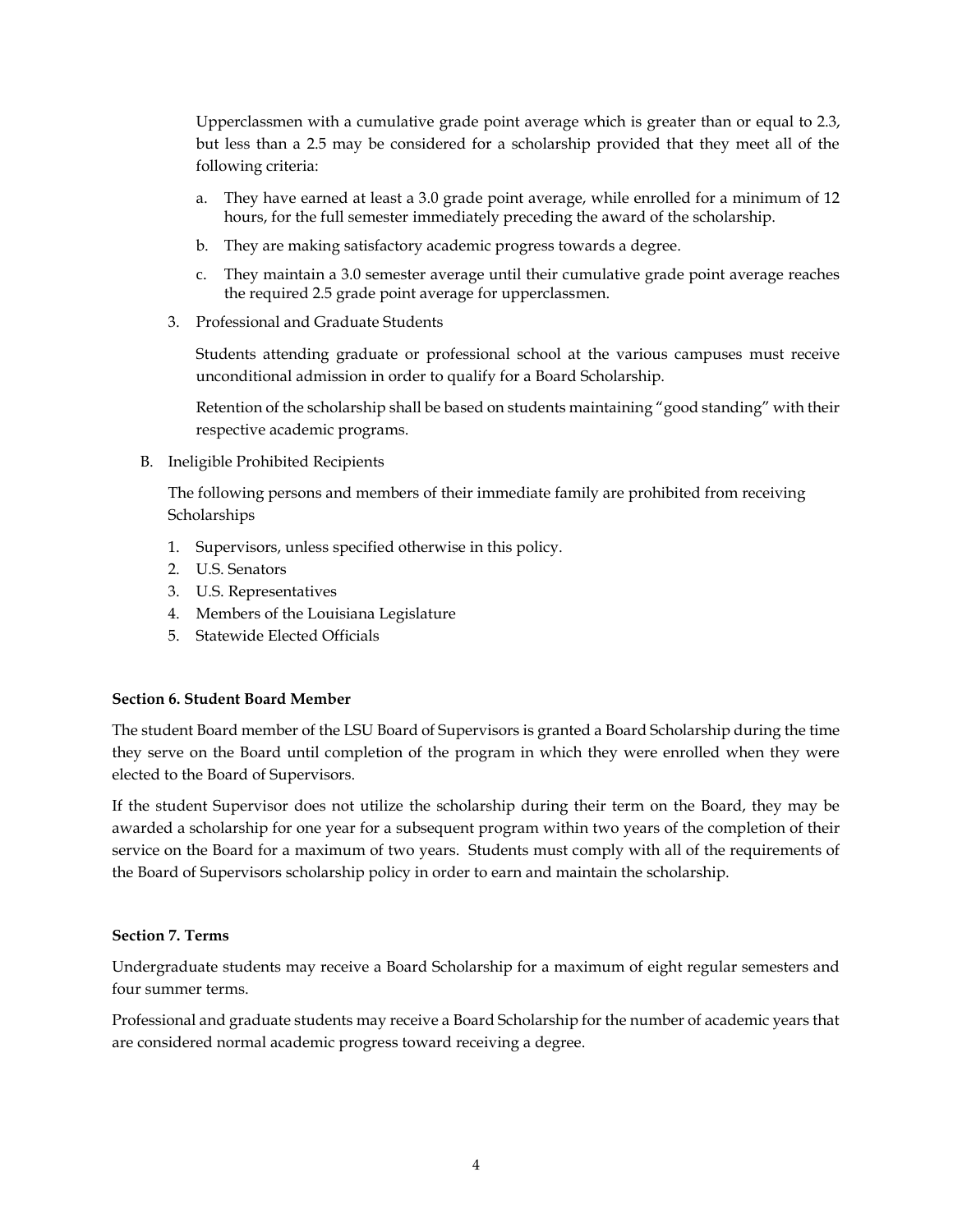#### **Section 8. Value and Program Limitations**

The value of the Board Scholarship shall be equal to tuition only and shall not be inclusive of University fees, as fixed by the Board, for undergraduate and graduate students, unless the exemption is applied to non-resident fees as specified by the awarding Supervisor. The student shall be required to pay all other required fees, unless otherwise exempted by the respective campus.

Students who are eligible for a TOPS award may also be awarded a Board of Supervisors scholarship only in the event a TOPS award does not cover the full cost of tuition in any given semester. If awarded, the Board of Supervisors Scholarship may only be used in conjunction with, not in lieu of, a TOPS award to cover the full cost of tuition.

For the professional schools (Law, Medicine, Doctor of Nursing Practice, Physician Assistant, Doctor of Physical Therapy, Dentistry, Master of Occupational Therapy, Master of Business Administration and Veterinary Medicine), the value of the Board Scholarship shall be equal to the graduate student tuition rate at Louisiana State University and A&M College, as fixed by the Board for fifteen credit hours per semester and shall not be inclusive of University fees. The student shall be required to pay all other required fees, unless otherwise exempted by specific campus regulations. The exception to this paragraph is that Scholarships may not be awarded to students enrolled in specialized, self-supported educational program, such as the Executive Program of Master of Business Administration or any LSU Online programs.

Scholarship recipients attending professional schools who opt to enroll in a dual/conjoint degree program, such as the JD-MBA, can only apply the value of their scholarship to one of the degree programs. The student must designate to which program the scholarship shall apply. The cost of enrolling in the additional degree program is the sole responsibility of the student.

Scholarships awarded by a President Emeritus may only be for the value of tuition for a resident student.

## **Section 9. Certification of Award**

The Board staff will provide a certification of award once the verification of eligibility is completed. Ideally, that should occur within 14 days from notification of Supervisors' indication to award to a student. The award letter is the official notice to the student and the campus that the exemption will be applied to a student's account.

An individual file is maintained for all awarded scholarships which includes the following information:

- Application with financial aid office documentation
- Application attachments
- Supervisor approval form
- Copy of letter to campus awarding scholarship
- Copy of award letter to recipient
- Documentation of semesters awarded and GPA/good standing to track eligibility
- Copies of correspondence related to award

## **Section 10. Record Retention and Reporting**

The application and supporting documentation for students receiving the Scholarship shall be retained for 5 years after the award has expired. The documentation for applicants who did not receive the Scholarship shall be retained for a minimum of 3 years from the date of application being submitted.